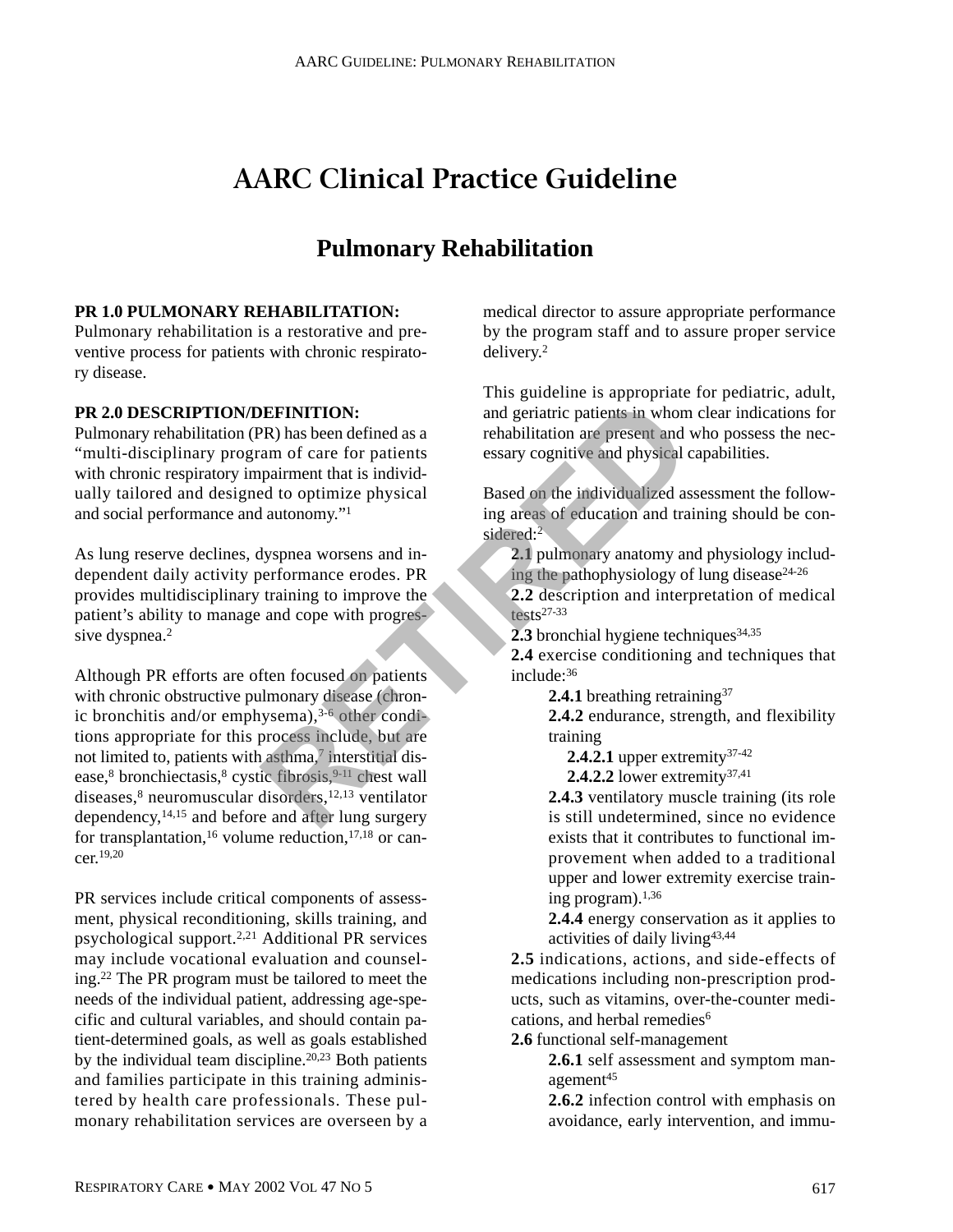nization<sup>46-48</sup>

**2.6.3** environment control

**2.6.4** indications for seeking additional medical resources

**2.7** sleep disturbances, eg, insomnia and sleep apnea as they relate to chronic lung disease **2.8** sexuality and intimacy<sup>49,50</sup>

 $2.9$  nutrition<sup>51-54</sup>

**2.10** smoking cessation<sup>55-57</sup>

**2.11** psychosocial intervention and support $2^{1,58}$ 

**2.12** available community services, including patient/family support groups<sup>59</sup>

**2.13** advance care planning $60,61$ 

**2.14** travel issues<sup>62</sup>

2.15 recreation/leisure activities<sup>63</sup>

**2.16** stress management

**2.17** indications for oxygen, and methods of delivery<sup>64</sup>

#### **PR 3.0 SETTINGS:**

PR may take place in, but is not limited to:

**3.1** the inpatient setting, including medical center, skilled nursing facility, or rehabilitation hospital2

**3.2** the outpatient setting<sup>2,65</sup>

**3.2.1** outpatient hospital-based clinic **3.2.2** comprehensive outpatient rehabilitation facility (CORF)

**3.2.3** physician's office

**3.2.4** alternate or extended care facility

**3.2.5** patient's home<sup>65</sup>

#### **PR 4.0 INDICATIONS:**

The indications for PR include the presence of respiratory impairment potentially responsive to the techniques available.1,2,36 Such impairment may be manifested as:

**4.1** dyspnea experienced during rest or exertion **4.2** hypoxemia, hypercapnia

**4.3** reduced exercise tolerance or a decline in the patient's ability to perform activities of daily living

**4.4** an unexpected deterioration or worsening symptoms against a background of long-standing dyspnea and a reduced but stable exercise tolerance level

**4.5** the need for surgical intervention (pre- and postoperative lung resection, transplantation, or volume reduction)

**4.6** chronic respiratory failure and the need to

initiate mechanical ventilation

**4.7** ventilator dependence

**4.8** increasing need for acute care intervention, including emergency room visits, hospitalizations, and unscheduled physician office visits

#### **PR 5.0 CONTRAINDICATIONS:**

The initial assessment of the patient should establish his or her willingness to participate in the rehabilitation process. The presence of certain conditions would make successful completion of the rehabilitation process unlikely.2

**5.1** Potential contraindications to PR include ischemic cardiac disease, acute cor pulmonale, severe pulmonary hypertension, significant hepatic dysfunction, metastatic cancer, renal failure, severe cognitive deficit, and psychiatric disease that interferes with memory and compliance. The decision to provide or withhold PR should be based on a thorough, individualized assessment. activities<sup>63</sup><br>
wever pulmonary hyper<br>
lepatic dysfunction, met<br>
ygen, and methods of de-<br>
failure, severe cognitive de<br>
disease that interferes wit<br>
pliance. The decision to<br>
s not limited to:<br>
presence also and a time in

**5.2** Substance abuse without the desire to cease use would seriously interfere with successful PR.

**5.3** Physical limitations such as poor eyesight, impaired hearing, a speech impediment, or orthopedic impairment may require modification of the PR setting but should not interfere with participation in a PR program.

### **PR 6.0 HAZARDS/COMPLICATIONS:**

Hazards/complications associated with PR are primarily related to the exercise program. During exercise the cardiovascular and ventilatory systems must be able to respond to increased demands. Exercise can lead to muscle or ligament injuries.

#### **PR 7.0 LIMITATIONS OF METHOD:**

#### **7.1** Patient related

**7.1.1** The patient may have a disease process that has progressed to the stage where rehabilitation is not possible.

**7.1.2** The patient may not adhere to or complete the program because it appears to be complicated or because of a sense of hopelessness, depression, or a lack of motivation.

**7.1.3** The patient/patient family may be reluctant to make changes in their usual program, medications, start new therapy,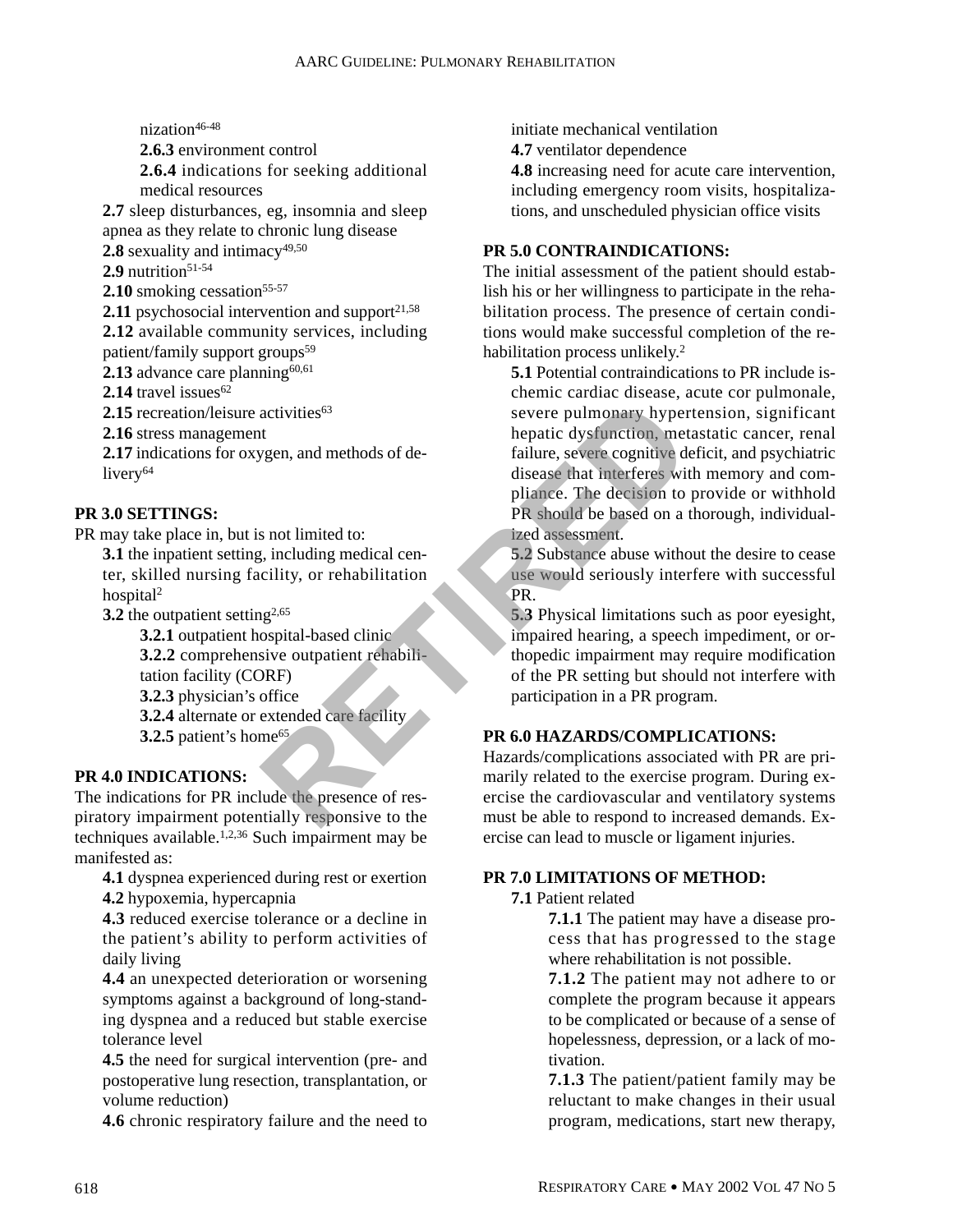quit smoking, use supplemental oxygen, or exercise.23

**7.1.4** There might be concerns or limitations in transportation.

**7.1.5** Financial resources might not be available.

**7.1.6** The patient may have to stop the program because of an acute exacerbation, or worsening of another medical condition.

**7.2** Related to the health care system

**7.2.1** Reimbursement by intermediaries or third-party payers is not standardized.

#### **PR 8.0 ASSESSMENT OF NEED:**

**8.1** The patient must be under the care of a physician for the pulmonary condition for which he or she needs rehabilitation. Appropriate members of the PR team participate in the patient's assessment. The initial evaluation should include the medical history, diagnostic tests, current symptoms, physical assessment, psychological, social, or vocational needs, nutritional status, exercise tolerance, determination of educational needs, and the patient's ability to carry out activities of daily living.2 **8.2** Areas to be evaluated and reviewed inbe under the care of a<br>
Imonary condition for<br>
rehabilitation. Approprime the survival in expect to exercise to<br>
rehabilitation. Approprime the survival in patients with Che initial evaluation<br>
dical history, diagnostic<br>
s

clude:2

**8.2.1** effect on quality of life **8.2.2** pulmonary function assessment, including arterial blood gas analysis **8.2.3** use of medical resources such as hospitalizations, urgent care/emergency room visits, or physician visits **8.2.4** exercise ability **8.2.5** dependence vs independence in activities of daily living **8.2.6** impairment in occupational performance **8.2.7** psychosocial problems such as anxiety or depression **8.2.8** oxygen saturation at rest, with activity, and possibly during sleep **8.2.9** co-morbidity **8.2.10** smoking history

**8.2.11** motivation for rehabilitation, including commitment to spending the time necessary for active program participation **8.2.12** current medications **8.2.13** appropriate blood tests

**8.2.14** electrocardiogram

**8.2.15** chest radiograph

**8.2.16** social support

**8.2.17** potential need for assistive devices, eg, walker, wheel chair

**8.2.18** adherence to recommended treatment modalities

**8.2.19** physician support available to patient **8.2.20** availability of transportation and patient/family desire to use what may be available

**8.2.21** financial resources

#### **PR 9.0 ASSESSMENT OF OUTCOME:**

**9.1** Evidence exists for the effectiveness of PR with respect to exercise tolerance, utilization of health care resources, and quality of life.<sup>1,36,66-69</sup> There is some evidence that PR may improve survival in patients with COPD.<sup>36,70-73</sup> The effectiveness of PR can best be established by comparing the baseline condition of the patient to his or her condition as a consequence of participation in the PR program and should involve both qualitative and quantitative measures. Such measurements should include:

**9.1.1** indicators of health related quality of life67,74-81 including a reduction in dyspnea5,65,67,77,82,83

**9.1.2** enhanced ability to perform activities of daily living including energy conservation<sup>4,84</sup>

**9.1.3** increased exercise tolerance and performance37,41,67,76,77,79,84-88

**9.1.4** decreased respiratory symptoms, eg, frequency of cough, sputum production, wheezing

**9.1.5** increased knowledge about pulmonary disease and its management<sup>89-91</sup>

**9.1.6** reduced need for medical services including outpatient treatment and hospital admission $70,87,92,93$ 

**9.1.7** increased ventilator-free time in the ventilator-dependent patient

**9.1.8** return to productive employment

**9.2** Documentation and data collection can develop information regarding the cost-effectiveness of PR.70,87,92,93

**9.3** The benefit of long-term follow-up, including maintenance programs, should be evaluated.

**9.3.1** educational/recreational support group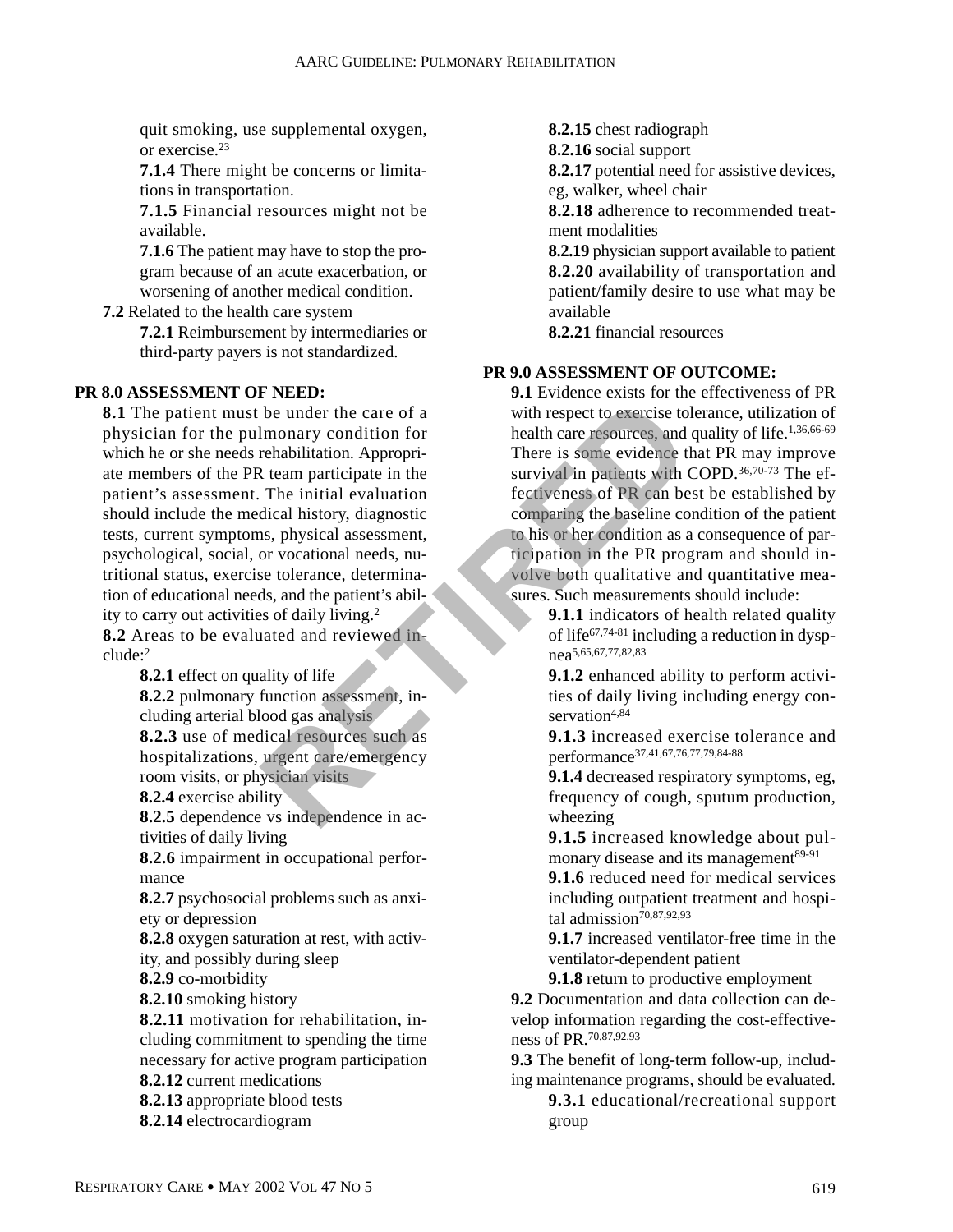**9.3.2** independent maintenance exercise **9.3.3** scheduled, individualized, on-going exercise/educational input from PR team

#### **10.0 RESOURCES:**

#### **10.1** Personnel

The number of disciplines contributing to a PR program varies with the size and scope of the PR program and the availability of those disciplines within the setting. Members might include a respiratory care practitioner, registered or licensed nurse, physical therapist, pharmacist, occupational therapist, dietitian, social worker, exercise physiologist, chaplain, speech therapist, and mental health professional.2 All personnel should be trained in basic life support techniques and, if possible, advanced cardiac life support.

> **10.1.1** Medical director: should be a licensed physician with an interest in and knowledge of PR, pulmonary function, and exercise evaluation.

**10.1.2** Program director/coordinator: should be trained in health-related profession and have clinical experience and expertise in the care of patients with chronic lung disease. She or he should understand the philosophy and goals of PR and be knowledgeable in administration, marketing, education, patient training, and obtaining reimbursement. Sional.<sup>2</sup> All personnel<br>
ic life support techniques<br>
ed cardiac life support.<br>
all personnel<br>
ic life support techniques<br>
ed cardiac life support.<br>
all personnel<br>
all personnel<br>
all personnel<br>
all personnel<br>
all personnel

**10.1.3** Team members: each member should be well-trained in his or her specialty, demonstrate the ability to establish rapport with and convey the necessary knowledge and skills to patients, and have a good working knowledge of the skills of fellow team members. Each team member should be qualified in their area of expertise to access the patient's needs, provide appropriate intervention, and monitor patient outcomes.94 The possession of credentials appropriate to each specialty is recommended, as well as appropriate licensing for each state. Persons responsible for pulmonary function testing, blood gas analysis, exercise testing, and those engaged in any patient educational training concerning needed therapy should demonstrate the knowledge and skills specified in the relevant AARC Clinical Practice Guidelines.33-35,64,95-99 The information and recommendations provided to patients should be evidence-based and consistent across the program. Each team member must be aware of the content of each discipline's educational content.

#### **10.2** Physical facilities

The physical area for PR can vary greatly depending upon program structure, patient population, needs, and resources. The site should provide an appropriate environment with adequate space, few interruptions or other distractions, sufficient lighting and temperature control, and comfortable seating. It is essential to have adequate parking and handicap access. **10.3** Patient education materials<sup>97</sup>

**10.3.1** workbooks and videotapes<sup>90</sup>

**10.3.2** lung and skeletal models

**10.3.3** anatomical posters **10.4** Equipment

**10.4.1** stethoscope

**10.4.2** manual sphygmomanometer

10.4.3 pulse oximeter<sup>33</sup>

**10.4.4** supplemental oxygen source

**10.4.5** access to laboratory for arterial blood gas analysis $95$ 

**10.4.6** stopwatch

**10.4.7** calibrated cycle ergometer or motorized treadmill (Measured walking distance may be used if an ergometer or treadmill is not available.)<sup>98</sup>

**10.4.8** free-weights or elastic bands

**10.4.9** patient's own equipment, eg, metered-dose inhaler and spacer, compressor nebulizer for home use<sup>99</sup>

**10.4.10** emergency plan and supplies<sup>95</sup> **10.4.11** EKG monitoring during exercise, if indicated, and defibrillation and crash cart<sup>96</sup>

**10.4.12** spirometer **10.4.13** peak flow meter

#### **11.0 MONITORING:**

**11.1** Patient: the following should be monitored at baseline and at appropriate intervals to assure validity of results and appropriateness of intervention:

> **11.1.1** patient's response to progressive and general reconditioning exercises in conjunction with breathing techniques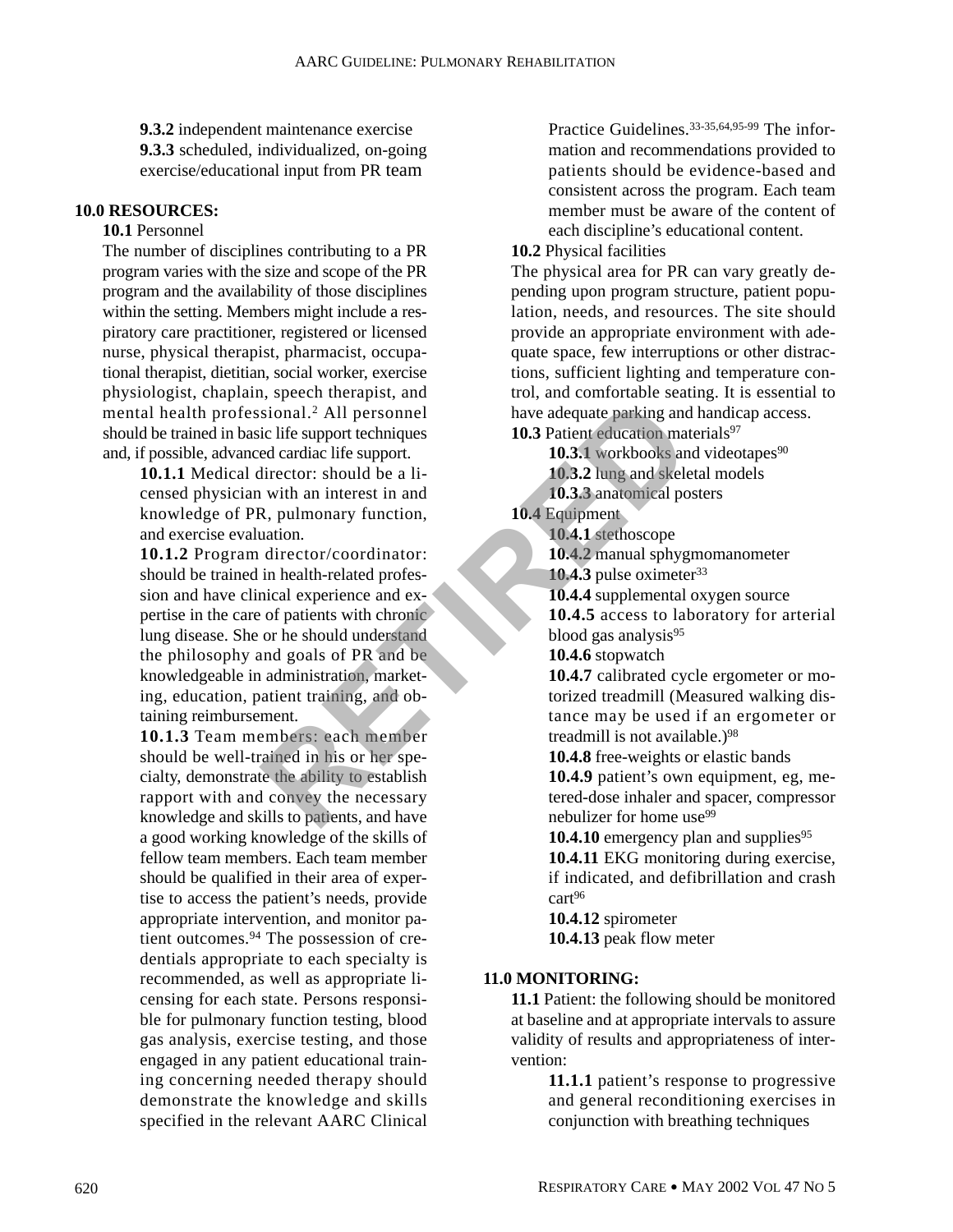**11.1.2** patient's oxygen requirements at rest and with exercise

**11.1.3** knowledge and skills acquisition: demonstrations and questionnaires should be used to document evidence of change

**11.1.4** patient's subjective comments

**11.1.5** progress in achieving goals established at baseline

**11.2** Patient clinical monitoring during scheduled, supervised session

**11.2.1** patient appearance

**11.2.2** vital signs

**11.2.3** cardiac telemetry, if needed

**11.2.4** perceived exertion and dyspnea

(eg, use of Borg Scale)

**11.2.5**  $O_2$  saturation via oximeter

**11.3** PR services: each program should establish clinical indicators that objectively measure the information and instruction provided to the patient and should document the outcomes. Content, goal orientation, and applicability should be reviewed on a regular basis.

#### **12.0 FREQUENCY:**

Training and informational components of PR should be delivered in a systematic manner to assure that all patient care issues are addressed. There should be repetition sufficient to ensure retention of information and skills. Giving the patient too much information at one time may cause confusion. Easyto-read patient education materials should be used to complement and reinforce verbal instructions.<sup>97</sup> Program schedules vary according to staff, facilities, resources, budget, and patient needs.<sup>100</sup> PR services are commonly provided over a period of 12 hours per week for 6 or more weeks, governed by the patient's individual needs.<sup>101</sup> Patients are encouraged, when possible, to participate in an ongoing maintenance exercise program to sustain the training effect. Cale)<br> **Example 13.4 Patients and staff me**<br>
on via oximeter<br>
that objectively measure<br>
that objectively measure<br>
that objectively measure<br>
that objectively measure<br>
that objectively measure<br>
that objectively measure<br>
that

#### **13.0 INFECTION CONTROL:**

**13.1** The staff, supervisors, and physicians associated with the PR program should be conversant with "Guideline for Isolation Precautions in Hospitals"102 and develop and implement policies and procedures for the program that comply with its recommendations for Standard Precautions and Transmission-Based Precautions. **13.2** The program manager and its medical director should maintain communication and cooperation with the mother institution's infection control service and the personnel health service to help assure consistency and thoroughness in complying with the institution's policies related to immunizations, post-exposure prophylaxis, and job- and community-related illnesses and exposures.103

**13.3** The importance of immunization for influenza<sup>48</sup> and pneumococcal pneumonia,  $47$  and avoidance of exposure during periods of high incidence of respiratory infections in the community should be stressed to patients. Staff members should receive the influenza vaccination.<sup>104</sup>

**13.4** Patients and staff members with signs and symptoms of respiratory infection should avoid contact with patients.

**13.5** Adequate handwashing<sup>105</sup> and proper ventilation with prescribed air exchanges should be assured.106

**13.6** Equipment shared by patients much be cleaned and maintained appropriately. Specific procedures are provided in the 2001 update of static lung volume measurement (Section 13.4-  $13.7$ <sup>107</sup> Proper cleaning methods for the patient's personal therapeutic equipment should be regularly reinforced.59,97

#### **14.0 AGE-SPECIFIC ISSUES:**

Instructions should be provided and techniques described in a manner that take into consideration the learning ability and communications skills of the patient being served.

**14.1** Infant and Neonatal: This Guideline does not apply.

**14.2** Pediatric: This Guideline is appropriate for children with indications who can be motivated and who can follow directions.

**14.3** Geriatric: This Guideline is appropriate for members of the geriatric population with indications who are motivated and who can follow directions.

#### *Pulmonary Rehabilitation Guideline Committee (The principal author is listed first):*

*John E Hodgkin MD FAARC, Co-Chair, Deer Park CA Lana Hilling CRT, Co-Chair, Concord CA Phillip D Hoberty EdD RRT, Columbus OH Rebecca J Hoberty RRT, Hilliard OH*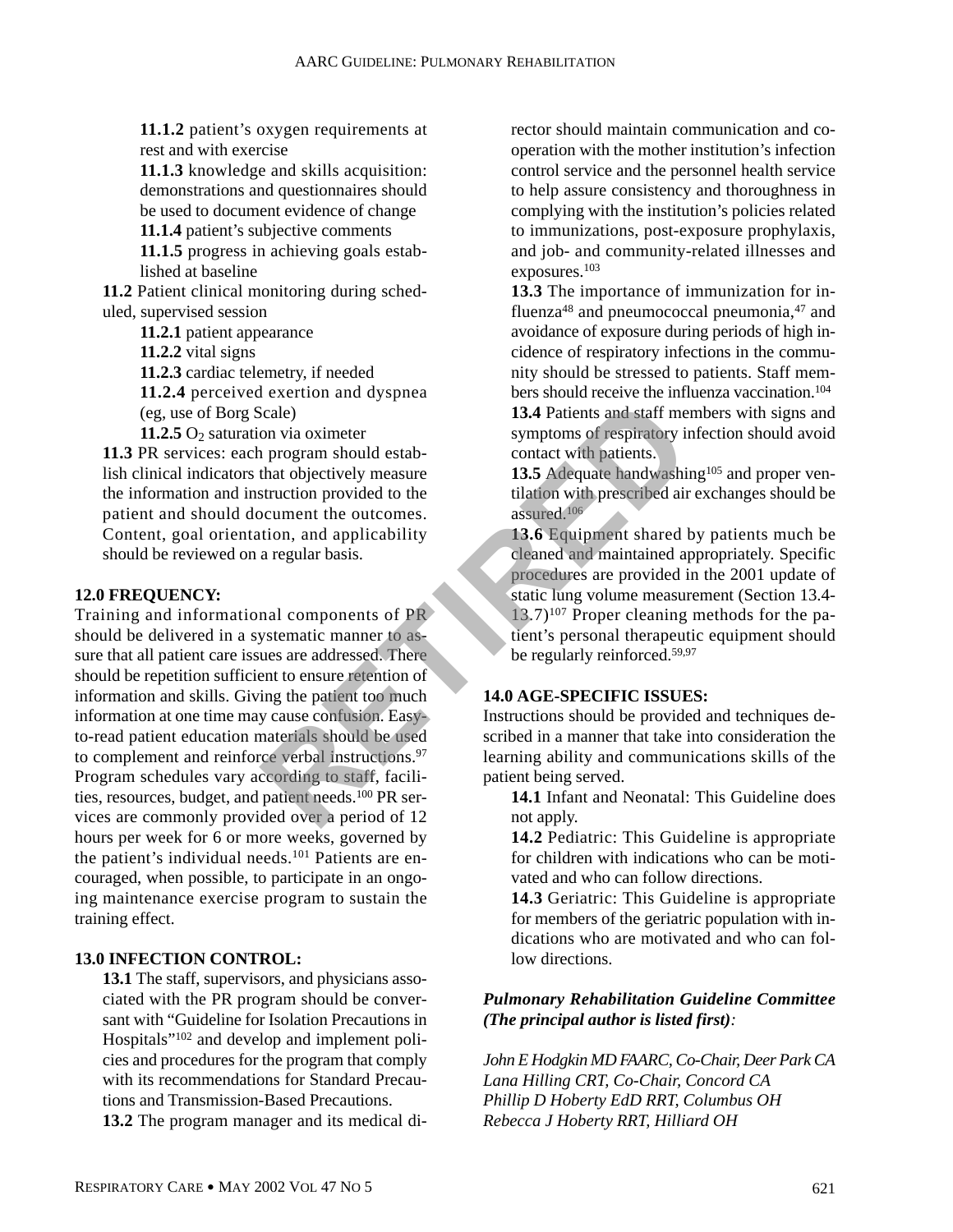*Christine Kelly MPA RRT, Oakland CA Trina M Limberg RRT FAARC, San Diego CA Kevin Ryan RRT, Deer Park CA Paul A Selecky MD FAARC, Newport Beach CA Dennis C Sobush MA PT, Milwaukee WI Peter A Southorn MD, Rochester MN*

#### **REFERENCES**

- 1. Pulmonary rehabilitation-1999. Official statement of the American Thoracic Society. Am J Respir Crit Care Med 1999; 159(5 Pt 1):1666-1682.
- 2. American Association of Cardiovascular and Pulmonary Rehabilitation. Guidelines for pulmonary rehabilitation programs, 2nd ed. Champaign, IL: Human Kinetics; 1998.
- 3. American Thoracic Society. Standards for the diagnosis and care of patients with chronic obstructive pulmonary disease. Am J Respir Crit Care Med 1995;152(5 Pt 2):S77-S121.
- 4. Celli BR. Pulmonary rehabilitation in patients with COPD. Am J Respir Crit Care Med 1995;152(3):861-864.
- 5. Ries AL, Kaplan RM, Limberg TM, Prewitt LM. Effects of pulmonary rehabilitation on physiologic and psychosocial outcomes in patients with chronic obstructive pulmonary disease. Ann Intern Med 1995;  $122(1)$ . 823-832.
- 6. Tiep BL. Disease management of COPD with pulmonary rehabilitation. Chest 1997;112(6):1630-1656.
- 7. Cambach W, Wagenaar RC, Koelman TW, van Kiempema AR, Kemper HC. The long-term effects of pulmonary rehabilitation in patients with asthma and chronic obstructive pulmonary disease: a research synthesis. Arch Phys Med Rehabil 1999;80(1):103-111.
- 8. Foster S, Thomas HM 3rd. Pulmonary rehabilitation in lung disease other than chronic obstructive pulmonary disease. Am Rev Respir Dis 1990;141(3):601-604.
- 9. Buschbacher R. Outcomes and problems in pediatric pulmonary rehabilitation. Am J Phys Med Rehabil 1995;74(4):287-293.
- 10. Orenstein DM, Franklin BA, Doershuk CF, Hellerstein HK, Germann KJ, Horowitz JG, Stern RC. Exercise conditioning and cardiopulmonary fitness in cystic fibrosis: the effects of a three-month supervised running program. Chest 1981;80(4):392-398.
- 11. DeJong W, Grevink RG, Roorda RJ, Kapstein AP, van der Schans CR. Effect of a home exercise training program in patients with cystic fibrosis. Chest 1994;105 (2):463-468.
- 12. Bach JR Pulmonary rehabilitation in neuromuscular disorders. Neurology 1993;14:515-529.
- 13. Stice KA, Cunningham CA. Pulmonary rehabilitation with respiratory complications of postpolio syndrome. Rehabil Nurs 1995;20(1):37-42.
- 14. Bach JR, Intintola P, Alba AS, Holland IE. The ventilator-assisted individual: cost analysis of institutionaliza-

tion vs rehabilitation and in-home management. Chest 1992;101(1):26-30.

- 15. Muir JF. Pulmonary rehabilitation in chronic respiratory insufficiency. 5. Home mechanical ventilation. Thorax 1993;48(12):1264-1273.
- 16. Craven JL, Bright J, Dear CL. Psychiatric, psychosocial, and rehabilitative aspects of lung transplantation. Clin Chest Med 1990;11(2):247-257.
- 17. Cooper JD, Trulock EP, Triantafillou A, Patterson GA, Pohl MS, Delaney PA, et al. Bilateral pneumonectomy (volume reduction) for chronic obstructive pulmonary disease. J Thorac Cardiovasc Surg 1995;109(1):106- 116; discussion 116-119.
- 18. Colt HG, Ries AL, Brewer N, Moser K. Analysis of chronic obstructive pulmonary disease referrals for lung volume reduction surgery. J Cardiopulm Rehabil 1997;17(4):248-252.
- 19. Bernhard J, Ganz PA. Psychosocial issues in lung cancer patients (Part I). Chest 1991;99(1):216-223.
- 20. Ries AL. Rehabilitation for the patient with advanced lung disease: designing an appropriate program, establishing realistic goals, meeting the goals. Semin Respir Crit Care Med 1996;17:451-463.
- 21. Emery CF, Leatherman NE, Burker ES, MacIntyre NR. Psychological outcomes of a pulmonary rehabilitation program. Chest 1991;100(3):613-617.
- 22. Kersten L. Changes in self-concept during pulmonary rehabilitation, Parts 1 and 2. Heart Lung 1990;19(5 Pt 1):456-462 and 1990;19(5 Pt 1):463-470.
- 23. Folden SL. Definitions of health and health goals of participants in a community-based pulmonary rehabilitation program. Public Health Nurs 1993;10(1):31-35.
- 24. Hogg JC, Macklem PT, Thurlbeck WM. Site and nature of airways obstruction in chronic obstructive lung disease. N Engl J Med 1968;278(25):1355-1360.
- 25. Mitchell RS, Stanford RE, Johnson JM, Silvers GW, Dart G, George MS. The morphologic features of the bronchi, bronchioles, and alveoli in chronic airway obstruction: a clinopathologic study. Am Rev Respir Dis 1976;114(1):137-145. unelines for pulminary tension and the correct of the diagnosis<br>
A. Champaign, IL: Human Kingthe and Kingthe Correct and A. Senhand J. Ganz PA, Psychomic obstructive pulmonary<br>
through discussions and all the sender of the
	- 26. Thurlbeck WM. Pathophysiology of chronic obstructive pulmonary disease. Clin Chest Med 1990;11(3):389-403.
	- 27. Enright PL, Hodgkin JE. Pulmonary function tests. In: Burton GG, Hodgkin JE, Ward JJ, editors. Respiratory care: a guide to clinical practice, 4th ed. Philadelphia: JB Lippincott; 1997:225-248.
	- 28. Ries AL, Farrow JT, Clausen JL. Accuracy of two ear oximeters at rest and during exercise in pulmonary patients. Am Rev Respir Dis 1985;132(3):685-689.
	- 29. Steele B. Timed walking tests of exercise capacity in chronic cardiopulmonary illness. J Cardiopulm Rehabil 1996;16(1):25-33.
	- 30. Ries AL. The role of exercise testing in pulmonary diagnosis. Clin Chest Med 1987;8(1):81-89.
	- 31. Jones NL. Clinical exercise testing, 4th ed. Philadelphia: WB Saunders; 1997.
	- 32. Wasserman K, Hansen J, Sue D, et al. Principles of exercise testing and interpretation, 3rd ed. Philadelphia: Lippincott Williams & Wilkins; 1999.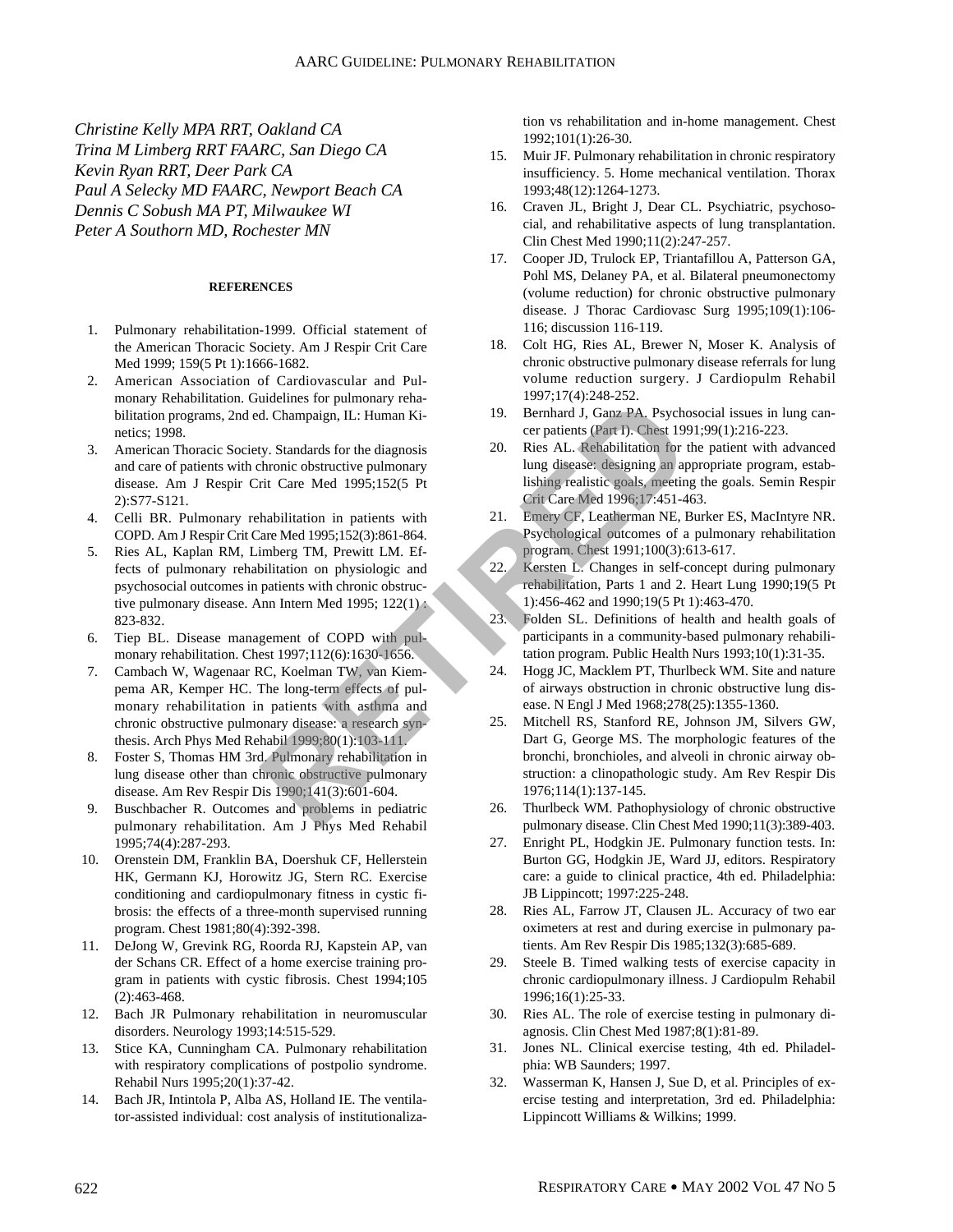- 33. American Association for Respiratory Care. AARC Clinical Practice Guideline: Pulse oximetry. Respir Care 1991; 36(12):1406-1409.
- 34. American Association for Respiratory Care. AARC Clinical Practice Guideline: Postural drainage therapy. Respir care 1991; 36(12):1418-1426.
- 35. American Association for Respiratory Care. AARC Clinical Practice Guideline: Directed cough. Respir Care 1993;38(5):495-499.
- 36. American College of Chest Physicians/American Association of Cardiovascular and Pulmonary Rehabilitation Guidelines Panel. Pulmonary rehabilitation: joint ACCP/AACVPR evidence-based guidelines. Chest 1997;112(5):1363-1396.
- 37. Celli BR. Physical reconditioning of patients with respiratory diseases: legs, arms, and breathing retraining. Respir Care 1994;39(5):481-495; discussion 496-500.
- 38. Ries AL, Ellis B, Hawkins RW. Upper extremity exercise training in chronic obstructive pulmonary disease. Chest 1988;93(4):688-692.
- 39. Martinez FJ, Vogel PD, DuPont DN, Stanopoulos I, Gray A, Beamis JF. Supported arm exercise vs unsupported arm exercise in the rehabilitation of patients with severe chronic airflow obstruction. Chest 1993;103(5): 1397-1402.
- 40. Couser JI Jr, Martinez FJ, Celli BR. Pulmonary rehabilitation that includes arm exercise reduces metabolic and ventilatory requirements for simple arm elevation. Chest 1993;103(1):37-41.
- 41. Lake FR, Hendersen K, Briffa T, Openshaw J, Musk AW. Upper-limb and lower-limb exercise training in patients with chronic airflow obstruction. Chest 1990; 97(5):1077-1082.
- 42. Dugan D, Walker R, Monroe DA. The effects of a 9 week program of aerobic and upper body exercise on the maximal voluntary ventilation of chronic obstructive pulmonary disease patients. J Cardiopulm Rehabil 1995;15(2):130-133.
- 43. Dunn AL, Marcus BH, Kampert JB, Garcia ME, Kohl HW 3rd, Blair SN. Comparison of lifestyle and structured interventions to increase physical activity and cardiorespiratory fitness: a randomized trial. JAMA 1999; 281(4):327-334.
- 44. Rashbaum I, Whyte N. Occupational therapy in pulmonary rehabilitation: energy conservation and work simplification techniques. Phys Med Rehabil Clin N Am 1996;7:325.
- 45. Make B. Collaborative self-management strategies for patients with respiratory disease. Respir Care 1994; 39(5):566-579; discussion 579-583.
- 46. Sturm AW, Mostert R, Rouing PJ, van Klingerin B, van Alphen L. Outbreak of multiresistant non-encapsulated *Haemophilus influenzae* infections in a pulmonary rehabilitation centre. Lancet 1990;335(8683):214-216.
- 47. Butler JC, Breiman RF, Campbell JF, Lipman HB, Broome CV, Facklam RR. Pneumococcal polysaccharide vaccine efficacy: an evaluation of current recommendations. JAMA 1993:270(15):1826-1831.
- 48. Rothbarth PH, Kempen BM, Sprenger MJ. Sense and

nonsense of influenza vaccination in asthma and chronic obstructive pulmonary disease. Am J Respir Crit Care Med 1995;151(5):1682-1685; discussion 1685-1686.

- 49. Johnson B. Older adults' suggestions for health care providers regarding discussions of sex. Geriatr Nurs 1997;18(2):65-66.
- 50. Selecky PA. Sexuality in the pulmonary patient. In: Hodgkin JE, Celli BR, Connors GL, editors. Pulmonary rehabilitation: guidelines to success, 3rd ed. Philadelphia: Lippincott Williams & Wilkins; 2000:317-334.
- 51. Schols AMWJ, Soeters PB, Dingemans AMC, Mostert R, Frantzen PJ, Wouters EF. Prevalence and characteristics of nutritional depletion in patients with stable COPD eligible for pulmonary rehabilitation. Am Rev Respir Dis 1993;147(5):1151-1156.
- 52. Gray-Donald K, Gibbons L, Shapiro SH, Macklem PT, Martin JG. Nutritional status and mortality in chronic obstructive pulmonary disease. Am J Respir Crit Care Med 1996;153(3):961-966.
- 53. Schols AMWJ, Slangen J, Volovics L, Wouters EF. Weight loss is a reversible factor in the prognosis of chronic obstructive pulmonary disease. Am J Respir Crit Care Med 1998;157(6 Pt 1):1791-1797.
- 54. Wilson DO, Rogers RM, Sanders MH, Pennock BE, Reilly JJ. Nutritional intervention in malnourished patients with emphysema. Am Rev Respir Dis 1986;134(4):672-677.
- 55. Hurt RD, Sachs DPL, Glover ED, Offord KP, Johnston JA, Dale LC, et al. A comparison of sustained-release bupropion and placebo for smoking cessation. N Engl J Med 1997;337(17):1195-1202.
- 56. Silagy C, Mant DC, Fowler G, Lodge M. Meta-analysis on efficacy of nicotine replacement therapies in smoking cessation. Lancet 1994;343(8890):139-142.
- 57. Fiore MC, for the Guideline Panel and Staff. US Public Health Service Clinical Practice Guideline: Treating tobacco use and dependence. Summary. Rockville, MD: US Dept of Health and Human Services. June 2000. Also published in Respir Care 2000;45(10):1200-1262. Fractive pulmonary disease.<br> **RETIRED**, Upper extremity exercise the solution of patients of the solution of patients with<br>
DuPont DN, Stanopoulos I,<br>
DuPont DN, Stanopoulos I,<br>
DuPont DN, Stanopoulos I,<br>
DuPont On Patient
	- 58. Emery CF. Adherence in cardiac and pulmonary rehabilitation. J Cardiopulm Rehabil 1995;15(6):420-423.
	- 59. American Association for Respiratory Care. AARC Clinical Practice Guideline: Discharge planning for the respiratory care patient. Respir Care 1995;40(12):1308-1312.
	- 60. Heffner JE, Fahy B, Hilling L, Barbieri C. Outcomes of advance directive education of pulmonary rehabilitation patients. Am J Respir Crit Care Med 1997;155(3):1055- 1059.
	- 61. Heffner JE, Fahy B, Barbieri C. Advance direction education during pulmonary rehabilitation. Chest 1996; 109(2):373-379.
	- 62. Stoller JK. Travel for the technology-dependent individual. Respir Care 1994;39(4):347-360; discussion 360-362.
	- 63. Burns MR. Social and recreational support of the pulmonary patient. In: Hodgkin JE, Celli BR, Connors GL, editors. Pulmonary rehabilitation: guidelines to success, 3rd ed. Philadelphia: Lippincott Williams & Wilkins; 2000:465-477.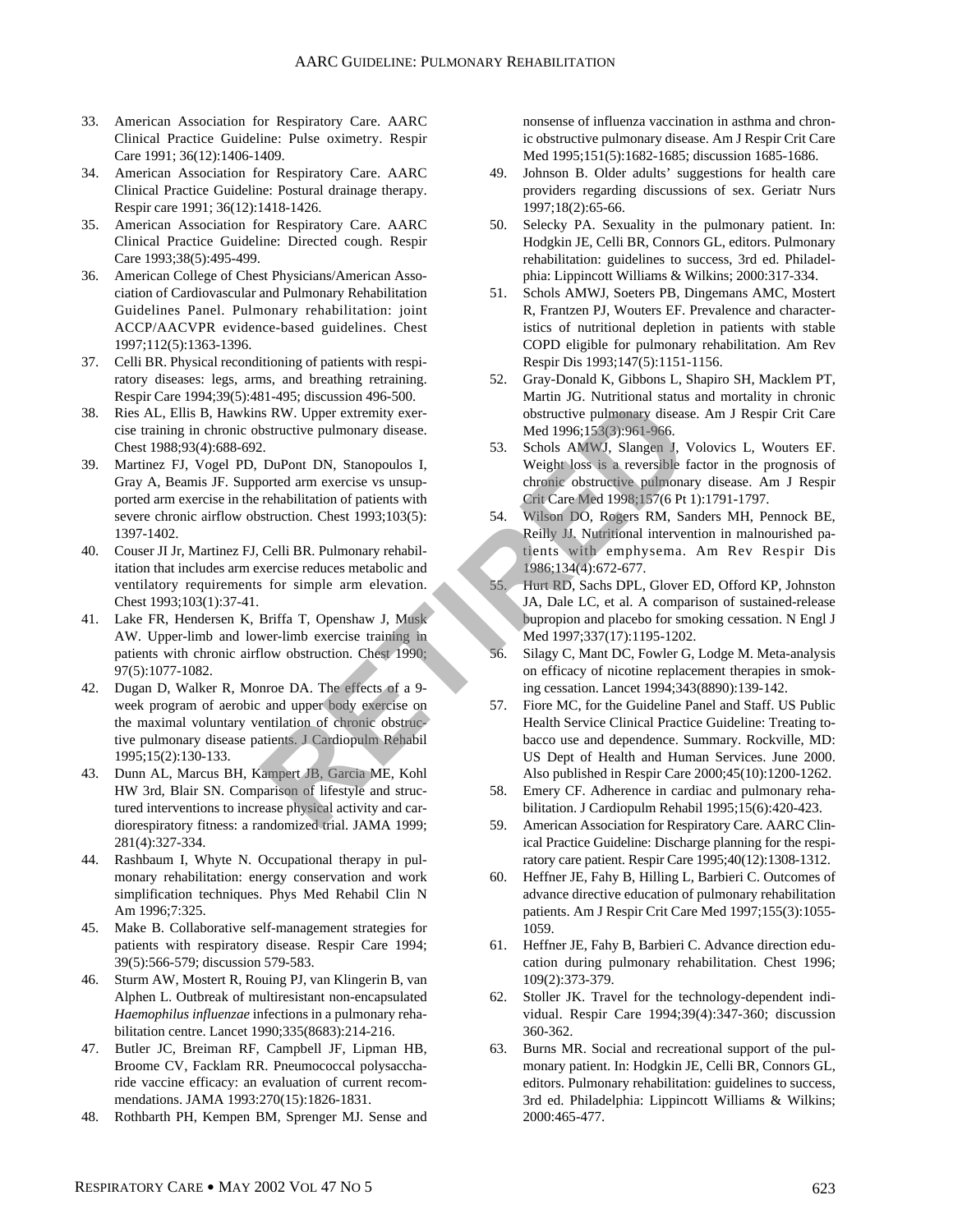- 64. American Association for Respiratory Care. AARC Clinical Practice Guideline: Oxygen therapy in the home or extended care facility. Respir Care 1992;37(8):918-922.
- 65. Strijbos JH, Postma DS, van Altena R, Gimeno F, Koeter GH. A comparison between an outpatient hospital-based pulmonary rehabilitation program and a home-care pulmonary rehabilitation program in patients with COPD: a follow-up of 18 months. Chest 1996;109(2):366-372.
- 66. Hodgkin JE. Benefits of pulmonary rehabilitation. In: Fishman AP, editor. Pulmonary rehabilitation. New York: Marcel Dekker; 1996:33-54.
- 67. Lacasse Y, Wong E, Guyatt GH, King D, Cook DJ, Goldstein RS. Meta-analysis of respiratory rehabilitation in chronic obstructive pulmonary disease. Lancet 1996;348(9035):1115-1119.
- 68. Donner CF, Muir JF. Selection criteria and programmes for pulmonary rehabilitation in COPD patients. Rehabilitation and Chronic Care Scientific Group of the European Respiratory Society. Eur Respir J 1997;10(3): 744-757.
- 69. Pulmonary rehabilitation. Thorax 2001;56(11):827-834.
- 70. Sneider R, O'Malley JA, Kahn M. Trends in pulmonary rehabilitation at Eisenhower Medical Center: an 11 years experience (1976-1987). J Cardiopulm Rehabil 1988;8:453-461.
- 71. Sahn SA, Nett LM, Petty TL. Ten year follow-up of a comprehensive rehabilitation program for severe COPD. Chest 1980;77(2 Suppl):311-314.
- 72. Anthonisen NR, Wright EC, Hodgkin JE. Prognosis in chronic obstructive pulmonary disease. Am Rev Respir Dis 1986;133(1):14-20.
- 73. Burns MR, Sherman B, Madison R, et al. Pulmonary rehabilitation outcome. RT: J Respir Care Pract 1989;2:25-30.
- 74. Petty T. Pulmonary rehabilitation. Am Rev Respir Dis 1980;122(5 Pt 2):159-161.
- 75. Guyatt GH, Berman LB, Townsend M, Pugsley SO, Chambers LW. A measure of quality of life for clinical trials in chronic lung disease. Thorax 1987;42(10):773-778.
- 76. Vale F, Reardon JZ, ZuWallack RL. The long-term benefits of outpatient pulmonary rehabilitation on exercise endurance and quality of life. Chest 1993;103(1):42-45.
- 77. Goldstein RS, Gort EH, Stubbing D, Avendano MA, Guyatt GH. Randomized controlled trial of respiratory rehabilitation. Lancet 1994;344(8934):1394-1397.
- 78. Wijkstra PJ, Van Altena R, Kraan J, Otten V, Postma DS, Koeter GH. Quality of life in patients with chronic obstructive pulmonary disease improves after rehabilitation at home. Eur Respir J 1994;7(2):269-273.
- Troosters T, Gosselink R, Decramer M. Short- and long-term effects of outpatient rehabilitation in patients with chronic obstructive pulmonary disease: a randomized trial. Am J Med 2000;109(3):207-212.
- 80. Wijkstra PJ, TenVergert EM, Van Altena R, Otten V, Postma DS, Kraan J, Koeter GH. Reliability and validity of the chronic respiratory disease questionnaire (CRQ). Thorax 1994;49(5):465-467.
- 81. Jones PW, Quirk FH, Baveystock CM, Littlejohns P. A

self-complete measure of health status for chronic airflow limitation: the St George's respiratory questionnaire. Am Rev Respir Dis 1992;145(6):1321-1327.

- 82. Lareau SC, Carrieri-Kohlman V, Janson-Bjerklie S, Roos PJ. Development and testing of the Pulmonary Functional Status and Dyspnea Questionnaire (PFSDQ). Heart Lung 1994;23(3):242-250.
- 83. Reardon J, Awad E, Normandin E, Vale F, Clark B, ZuWallack RL. The effect of comprehensive outpatient pulmonary rehabilitation on dyspnea. Chest 1994; 105(4):1046-1052.
- 84. Bendstrip KE, Ingemann Jensen J, Holm S, Bengtsson B. Out-patient rehabilitation improves activities of daily living, quality of life and exercise tolerance in chronic obstructive pulmonary disease. Eur Respir J 1997;10(12):2801-2806.
- 85. White RJ, Rudkin ST, Ashley J, Stevens VA, Burrows S, Pounsford JC, et al. Outpatient pulmonary rehabilitation in severe chronic obstructive pulmonary disease. J R Coll Physicians Lond 1997;31(5):541-545.
- 86. Casaburi R, Porszasz J, Burns MR, Carithers ER, Chang RS, Cooper CB. Physiologic benefits of exercise training in rehabilitation of patients with severe chronic obstructive pulmonary disease. Am J Respir Crit Care Med 1997;155(5):1541-1551. Continent and programmes<br>
Continent and programmes<br>
Continent and programmes<br>
RETIRED Coupled the Equal of the Equal of the Equal of the Equal of the Equal of the Equal of the Equal of the Equal of the Equal of the Equal o
	- 87. Griffiths TL, Burr ML, Campbell IA, Lewis-Jenkins V, Mullins J, Shiels K, et al. Results at 1 year of outpatient multidisciplinary pulmonary rehabilitation: a randomised controlled trial. Lancet 2000;355(9201):362-368.
	- 88. Guell R, Casan P, Belda J, Sangenis M, Morante F, Guyatt GH, Sanchis J. Long-term effects of outpatient rehabilitation of COPD: a randomized trial. Chest 2000;117(4):976-983.
	- 89. Hopp JW, Lee JW, Hills R. Development and validation of a pulmonary rehabilitation knowledge test. J Cardiopulm Rehabil 1989;9:273-278.
	- 90. Morris K, Hodgkin JE, editors. Pulmonary rehabilitation administration and patient education manual. Gaithersburg, MD: Aspen; 1996.
	- 91. Neish CM, Hopp JW. The role of education in pulmonary rehabilitation. J Cardiopulm Rehabil 1988;8:439-441.
	- 92. Lewis D, Bell SK. Pulmonary rehabilitation, psychosocial adjustment, and use of healthcare services. Rehabil Nurs 1995;20(2):102-107.
	- 93. Parker L, Walker J. Effects of a pulmonary rehabilitation program on physiologic measures, quality of life, and resource utilization in a health maintenance organization setting. Respir Care 1998;43(3):177-182.
	- 94. Clinical competency guidelines for pulmonary rehabilitation professionals. American Association of Cardiovascular and Pulmonary Rehabilitation Position Statement. J Cardiopulm Rehabil 1995;15(3):173-178.
	- 95. American Association for Respiratory Care. AARC Clinical Practice Guideline: Sampling for arterial blood gas analysis. Respir Care 1992;37(8):913-917.
	- 96. American Association for Respiratory Care. AARC Clinical Practice Guideline: Resuscitation in acute care hospitals. Respir Care 1993;38(11):1179-1188.